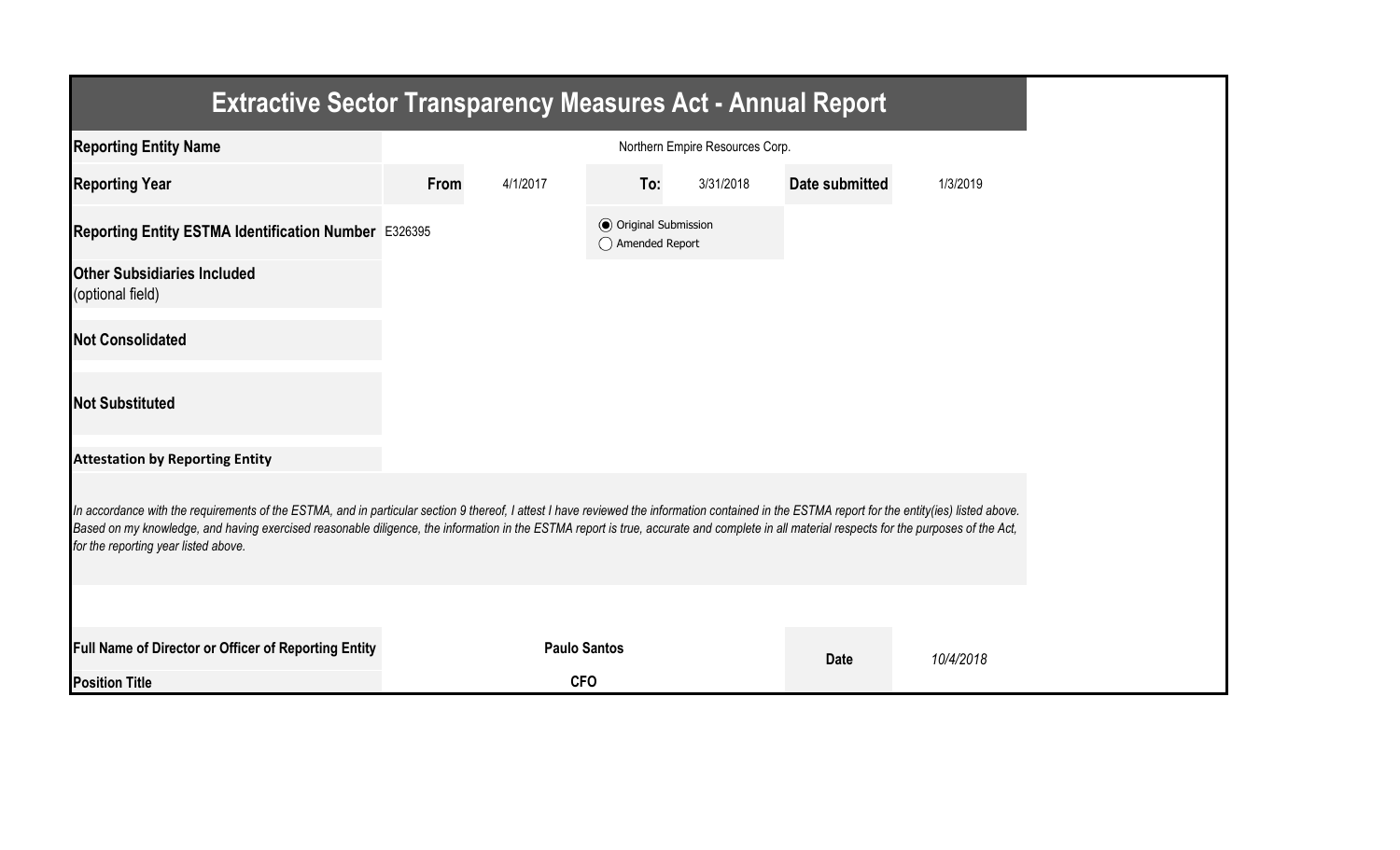| <b>Extractive Sector Transparency Measures Act - Annual Report</b>                                                                                                               |                                                                                                                                                                                                                                                                                                                                                                                                                                                                                                           |                                                                                 |                                                   |                  |         |                                |                |                  |                                               |                                      |                                               |  |
|----------------------------------------------------------------------------------------------------------------------------------------------------------------------------------|-----------------------------------------------------------------------------------------------------------------------------------------------------------------------------------------------------------------------------------------------------------------------------------------------------------------------------------------------------------------------------------------------------------------------------------------------------------------------------------------------------------|---------------------------------------------------------------------------------|---------------------------------------------------|------------------|---------|--------------------------------|----------------|------------------|-----------------------------------------------|--------------------------------------|-----------------------------------------------|--|
| <b>Reporting Year</b><br><b>Reporting Entity Name</b><br><b>Reporting Entity ESTMA</b><br><b>Identification Number</b><br><b>Subsidiary Reporting Entities (if</b><br>necessary) | From:                                                                                                                                                                                                                                                                                                                                                                                                                                                                                                     | 4/1/2017                                                                        | To:<br>Northern Empire Resources Corp.<br>E326395 | 3/31/2018        |         | <b>Currency of the Report</b>  | CAD            |                  |                                               |                                      |                                               |  |
|                                                                                                                                                                                  | <b>Payments by Payee</b>                                                                                                                                                                                                                                                                                                                                                                                                                                                                                  |                                                                                 |                                                   |                  |         |                                |                |                  |                                               |                                      |                                               |  |
| Country                                                                                                                                                                          | Payee Name <sup>1</sup>                                                                                                                                                                                                                                                                                                                                                                                                                                                                                   | Departments, Agency, etc<br>within Payee that Received<br>Payments <sup>2</sup> | <b>Taxes</b>                                      | <b>Royalties</b> | Fees    | <b>Production Entitlements</b> | <b>Bonuses</b> | <b>Dividends</b> | Infrastructure<br><b>Improvement Payments</b> | <b>Total Amount paid to</b><br>Payee | Notes <sup>34</sup>                           |  |
| United States of America                                                                                                                                                         | State of Alaska                                                                                                                                                                                                                                                                                                                                                                                                                                                                                           | Department of Natural Resources                                                 |                                                   |                  | 182,455 |                                |                |                  |                                               |                                      | 182,455 Mineral claim fees                    |  |
| United States of America                                                                                                                                                         | Bureau of Land Management                                                                                                                                                                                                                                                                                                                                                                                                                                                                                 |                                                                                 |                                                   |                  | 235,130 |                                |                |                  |                                               |                                      | 235,130 Mineral claim fees                    |  |
| United States of America                                                                                                                                                         | Nye County                                                                                                                                                                                                                                                                                                                                                                                                                                                                                                |                                                                                 | 89,365                                            |                  | 18,209  |                                |                |                  |                                               |                                      | 107,574 Mineral claim fees and property taxes |  |
|                                                                                                                                                                                  |                                                                                                                                                                                                                                                                                                                                                                                                                                                                                                           |                                                                                 |                                                   |                  |         |                                |                |                  |                                               |                                      |                                               |  |
|                                                                                                                                                                                  |                                                                                                                                                                                                                                                                                                                                                                                                                                                                                                           |                                                                                 |                                                   |                  |         |                                |                |                  |                                               |                                      |                                               |  |
|                                                                                                                                                                                  |                                                                                                                                                                                                                                                                                                                                                                                                                                                                                                           |                                                                                 |                                                   |                  |         |                                |                |                  |                                               |                                      |                                               |  |
|                                                                                                                                                                                  |                                                                                                                                                                                                                                                                                                                                                                                                                                                                                                           |                                                                                 |                                                   |                  |         |                                |                |                  |                                               |                                      |                                               |  |
|                                                                                                                                                                                  |                                                                                                                                                                                                                                                                                                                                                                                                                                                                                                           |                                                                                 |                                                   |                  |         |                                |                |                  |                                               |                                      |                                               |  |
|                                                                                                                                                                                  |                                                                                                                                                                                                                                                                                                                                                                                                                                                                                                           |                                                                                 |                                                   |                  |         |                                |                |                  |                                               |                                      |                                               |  |
|                                                                                                                                                                                  |                                                                                                                                                                                                                                                                                                                                                                                                                                                                                                           |                                                                                 |                                                   |                  |         |                                |                |                  |                                               |                                      |                                               |  |
|                                                                                                                                                                                  |                                                                                                                                                                                                                                                                                                                                                                                                                                                                                                           |                                                                                 |                                                   |                  |         |                                |                |                  |                                               |                                      |                                               |  |
|                                                                                                                                                                                  |                                                                                                                                                                                                                                                                                                                                                                                                                                                                                                           |                                                                                 |                                                   |                  |         |                                |                |                  |                                               |                                      |                                               |  |
|                                                                                                                                                                                  |                                                                                                                                                                                                                                                                                                                                                                                                                                                                                                           |                                                                                 |                                                   |                  |         |                                |                |                  |                                               |                                      |                                               |  |
|                                                                                                                                                                                  |                                                                                                                                                                                                                                                                                                                                                                                                                                                                                                           |                                                                                 |                                                   |                  |         |                                |                |                  |                                               |                                      |                                               |  |
|                                                                                                                                                                                  |                                                                                                                                                                                                                                                                                                                                                                                                                                                                                                           |                                                                                 |                                                   |                  |         |                                |                |                  |                                               |                                      |                                               |  |
|                                                                                                                                                                                  |                                                                                                                                                                                                                                                                                                                                                                                                                                                                                                           |                                                                                 |                                                   |                  |         |                                |                |                  |                                               |                                      |                                               |  |
|                                                                                                                                                                                  |                                                                                                                                                                                                                                                                                                                                                                                                                                                                                                           |                                                                                 |                                                   |                  |         |                                |                |                  |                                               |                                      |                                               |  |
|                                                                                                                                                                                  |                                                                                                                                                                                                                                                                                                                                                                                                                                                                                                           |                                                                                 |                                                   |                  |         |                                |                |                  |                                               |                                      |                                               |  |
|                                                                                                                                                                                  |                                                                                                                                                                                                                                                                                                                                                                                                                                                                                                           |                                                                                 |                                                   |                  |         |                                |                |                  |                                               |                                      |                                               |  |
| <b>Additional Notes:</b>                                                                                                                                                         | US Dollars translated to Canadian Dollars at the exchange rate on the day payment is made.<br>State of Alaska payments: \$142,565 USD @ \$1.2798 = \$182,454.69 CAD<br>Bureau of Land Management payments: \$185,380 USD @ \$1.26837 = \$235,129.74 CAD<br>Nye County payments: \$44,373.04 USD @ \$1.26837 = \$57,112.54 CAD, \$18,251.84 USD @ \$1.2545 = \$22,896.93 CAD, \$112.85 USD @ \$1.2512 = \$14.20 CAD, \$112.830 USD @ \$1.2638 = \$149.62, \$7,070 USD @ \$1.2622 = \$9,065.15 CAD, \$14,35 |                                                                                 |                                                   |                  |         |                                |                |                  |                                               |                                      |                                               |  |